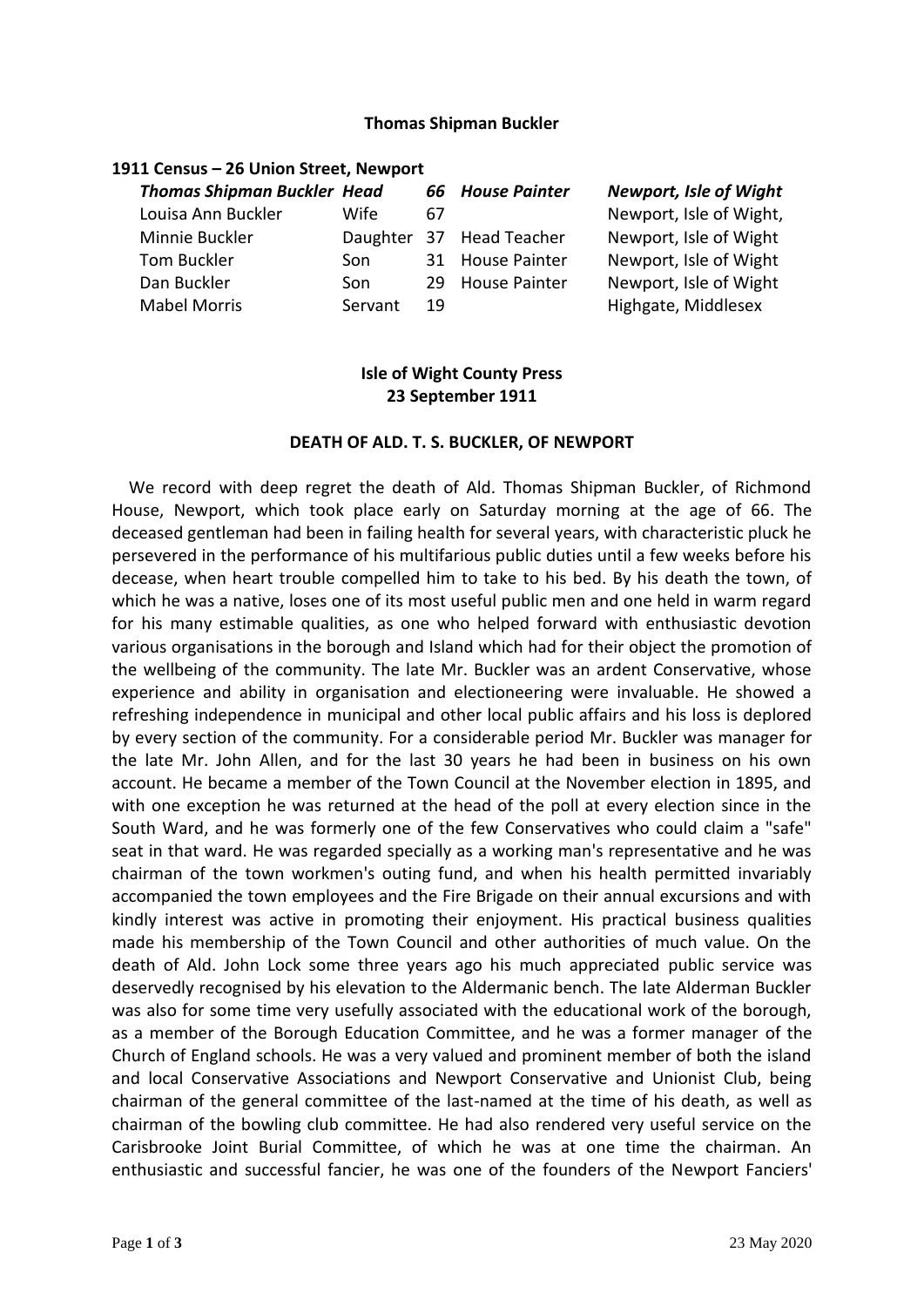Association, which has had so successful a career, and since the death of the late Dr. Groves, J.P., Ald. Buckler had been the valued chairman of that flourishing organisation, whose success owed not a little to his active and whole-hearted support. He was also a member of the committee of the Royal Isle of Wight Agricultural Society and his advice and assistance in the promotion of the annual shows of that Society were highly valued. The late Mr. Buckler was keenly interested in Friendly Society work, and he was a prominent member of the old Hand-in-Hand Society and a trustee of that Society for a number of years. He was also a manager of the I.W. Savings Bank and in various other ways his energies were usefully exerted for the benefit of those amongst whom he lived. For many years he was a Sundayschool teacher and a sidesman of St. John's Church, with which he was connected all his life. Both in municipal and friendly society work the late Ald. Buckler was closely associated with Ald. C. Salter, J.P., the "Father of the Corporation," and Clerk of the Hand-in-Hand Friendly Society. The deepest sympathy of the townspeople is with the widow and members of the family in their bereavement.

 Since Saturday the flag has been flying at half mast at the Guildhall, and on the occasion of the funeral on Wednesday afternoon there were general signs of mourning in the borough. The first part of the service took place at St. John's Church, in the presence of a large and representative congregation of townspeople, and the interment was at Carisbrooke Cemetery. The mayor and members of the Corporation paid their last tribute to an honoured colleague by officially attending the obsequies, and the various bodies, societies, and organisations mentioned above were also represented. The personal mourners were: Messrs. T. and W. D. Buckler (sons), E. Cheverton (brother-in-law), H. Gould and J. S. Brudenell (sons-in-law), H. C. Grapes, J. and G. Woodford (cousins), J. C. Smith (Southampton), and H. Scott, with W. Ashwin and E. Peck (employes). Then came members of the Hand-in-Hand Friendly Society, with Ald. C. Salter, T.C., and Mr. F. Cooper (clerks). Dr. Coombs, J.P. (surgeon), and Messrs. C. T. Allee, J. Warne, J. H. Heal, J. T. Locke, T. Brown, J. Morgan, and F. Peach. Mr. F. Cooper is also hon. secretary of the Newport Fanciers' Association. The civic procession, the members of which assembled in the County Technical Institute, by kind permission, was headed by the police, with Insp. Cass and P.S. Foyle and by Town-Sergt. Osborn and Mr. E. Matthews bearing the borough maces draped in crepe. The Mayor (Ald. F. Templeman Mew, J.P.) and members of the Corporation wore their robes and the Mayor wore his chain of office tied with crepe. With the Mayor walked the ex-Mayor, Mr. Charles Webb, followed by Ald. Francis Pitts, J.P., the Deputy Mayor (Mr. J. C. Millgate), Ald. R. Bird Cheverton, J.P., Ald. W. J. Whittington, J.P., Councillors W. J. Rugg, F. E. Whitcher, F. Morgan, C.C., C. Steel, S. C. Wadham, S. E. Tomkins, G. H. Yelf, J. H. Deacon, E. C. Langton, G. H. Arthur, and S. J. Hinds (chairman of the Borough Education Committee), and Messrs. T. Ross Pratt (Town Clerk), C. A. Good, M.R.C.V.S. (market inspector), P. Shields (Financial Clerk), J. Duke (borough auditor), J. W. Way (waterworks engineer), K. S. Davey (sanitary inspector), W. F. Williams (quay superintendent), and J. J. Linington (Market toll collector). Then came the borough Fire Brigade in uniform, under Messrs. N. H. T. Mursell (captain) and A. Whittington (deputy captain), and the Corporation workmen, with Mr. J. Leal (town foreman), and Mr. Leslie (caretaker of the Recreation-ground). There were also present Messrs. J. W. Stanley, J.P., E. Morris, J.P., A. J. Snellgrove, J.P., Leonard Jordan, C.C., R. J. Eldridge, Frederick Stratton, John Way (I.W. Savings Bank), F. D. Shields (secretary Newport Conservative Club and Association), A. Chappell, L. Niblett (chairman of the Carisbrooke and Newport Joint Burial Committee), A. G. Harrison, J. H. Heal, E. F. Wray, J. B.